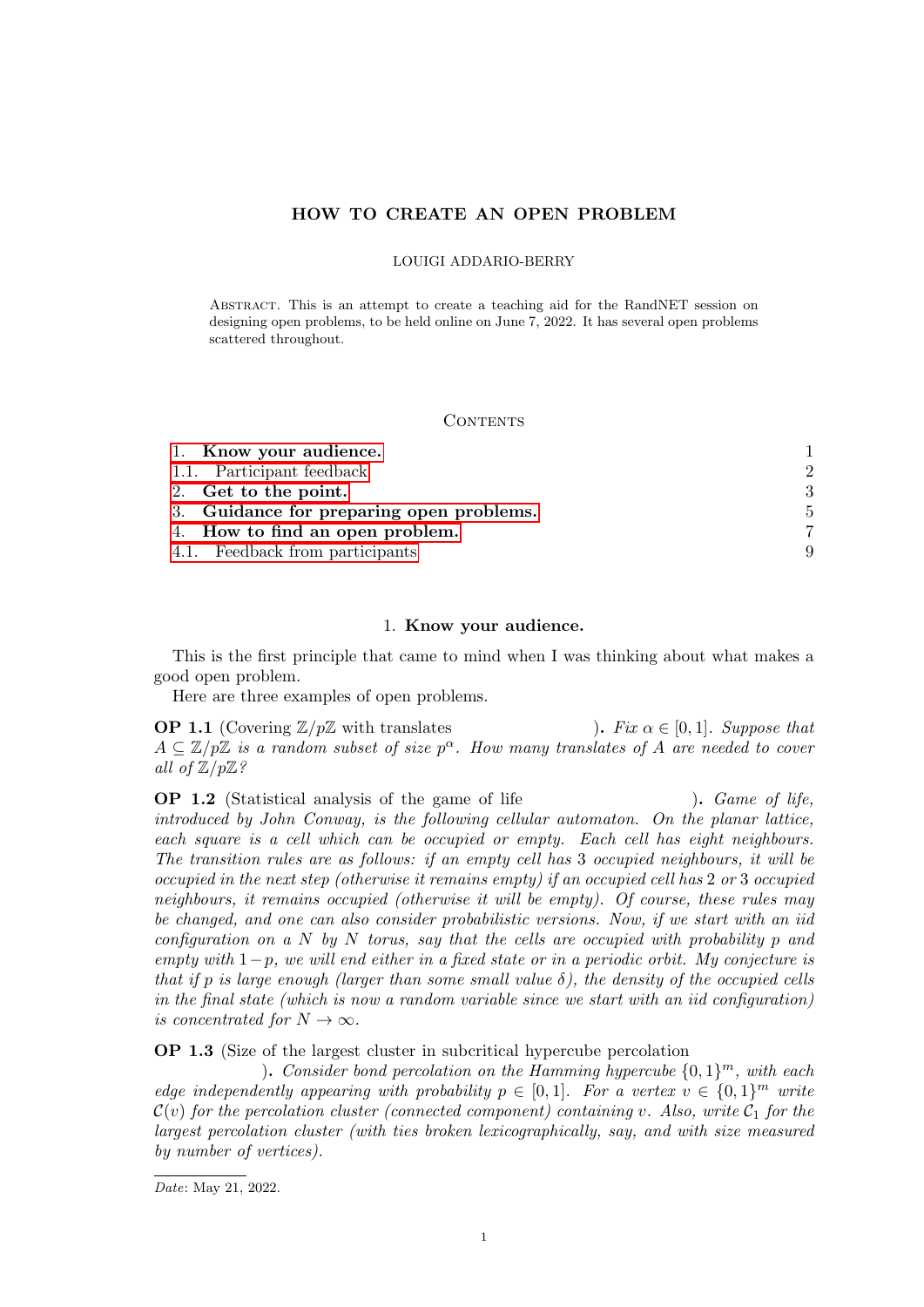Define the critical probability  $p_c = p_c(m)$  to be the unique solution of

$$
\mathbb{E}_{p_c}|\mathcal{C}(0)|=2^{m/3}.
$$

Show that for  $p = p_c(1 - \varepsilon_m)$  with  $\varepsilon_m \gg 2^{-m/3}$ ,

$$
\frac{|\mathcal{C}_1|}{\varepsilon_m^{-2}\log(\varepsilon_m^32^m)}\stackrel{\mathbb{P}}{\longrightarrow}2.
$$

(Relevant reference: [Hulshof and Nachmias, 2019\)](https://arxiv.org/abs/1612.01772)

## $OP$  1.4 (Hodge Conjecture  $\qquad \qquad$  ). Let X be a non-

singular complex projective manifold. Then every Hodge class on  $X$  is a linear combination with rational coefficients of the cohomology classes of complex subvarieties of  $X$ .

OK, four examples of open problems – I got overenthusiastic.

### Discussion:

- $\star$  Which of these do you think are suitable for a RandNET workshop? Why or why not?
- $\star$  Do you understand the statements of the open problems?
- $\star$  Do you find the open problems compelling? Well-motivated? Why or why not?
- $\star$  Can you think of ways to *improve* the open problem statements?

The answers to these questions will of course vary from person to person! But it's worth reflecting on how you react to the different questions.

When *preparing* an open question, think about who you are preparing it for: who will be reading, thinking about, and working on it. This should affect how you describe it, how much detail and background you give, and what sort of motivation you provide. (The principle of taking the time to think about your audience goes a long way not just in coming up with open problems, but more generally in our line of work as researchers and educators.)

<span id="page-1-0"></span>1.1. **Participant feedback.** Below is my attempt to synthesize some of the feedback from workshop participants on each of the four problems. As you'll see, some of the feedback is contradictory – different breakout rooms had different opinions. There's a lesson there too; open problems, and their write-ups, are not one-size-fits-all.

# Covering  $\mathbb{Z}/p\mathbb{Z}$  with translates

- More motivation could be helpful.
- A variant: what if only some translations are allowed? How does the answer change?
- There is no guess for the answer in the problem statement.
- The statement could be made more precise. Are we looking for a "with high probability" result? An expectation result? How does the answer depend on  $\alpha$ ?
- The problem seems very elementary but is that deceptive?
- The problem feels connected to covering problems from additive combinatorics (but such problems are often "worst-case" rather than average case). Nonetheless, could techniques from that area be useful, or necessary?
- The problem gets straight to the point.

## Statistical analysis of the game of life

- The problem seems long to state at first, but most of that is description of the setting.
- It feels difficult, particularly given how well-known the game of life is.
- It feels accessible; in particular one may try simulation to make predictions.
- Is there an analogous question for the infinite lattice?
- The slide is easier to understand than the textual explanation.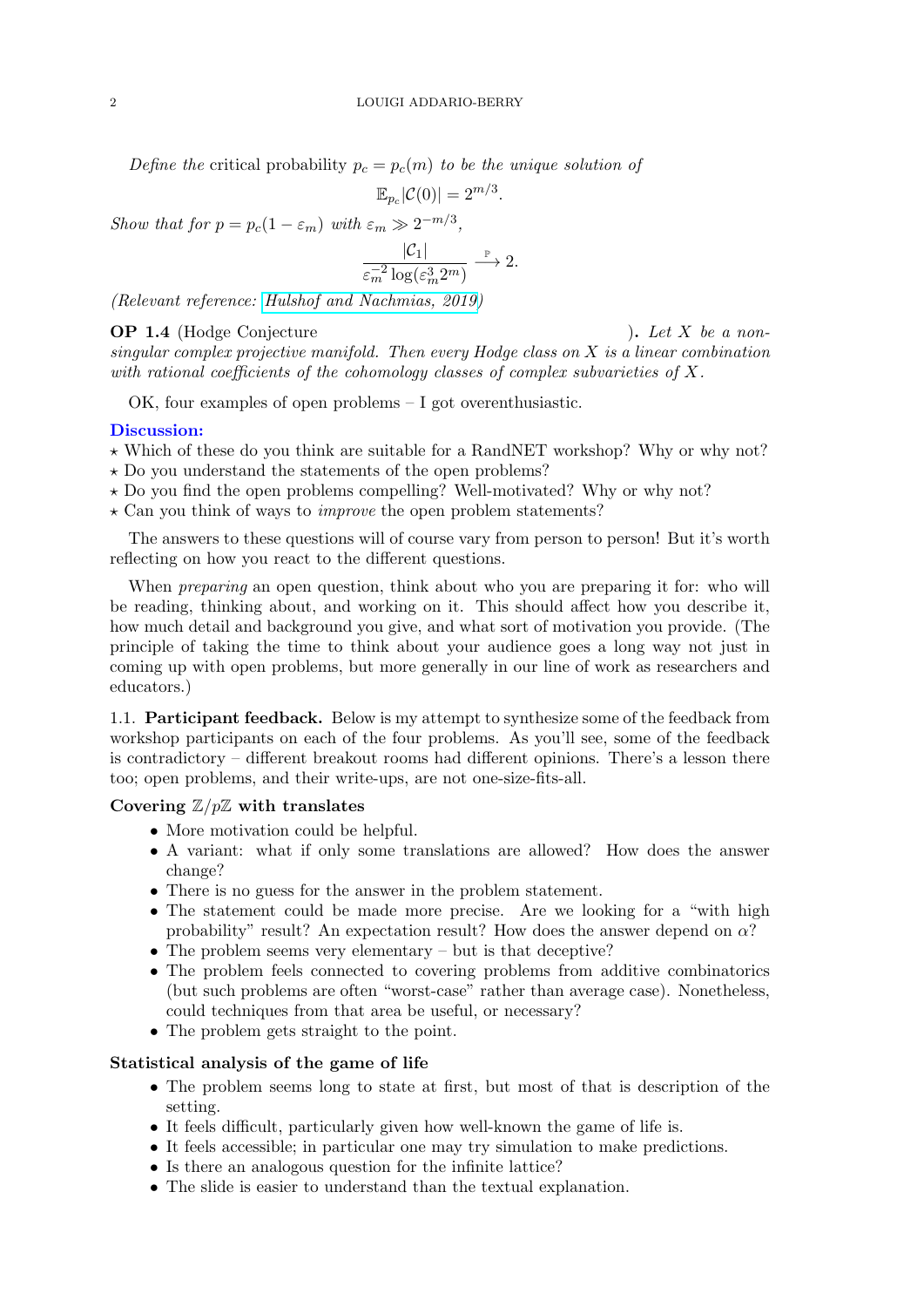- The problem seems suitable for RandNET.
- Unclear how the problem fits into RandNET.

# Size of the largest cluster in subcritical hypercube percolation

- It would be good to have more motivation; where does the  $1/3$  come from?
- The scaling factors pique curiosity.
- It's interesting because bond percolation is a very familiar setting.
- It is clearly stated and has all the necessary definitions.
- It would be nice to have a discussion of what happens away from criticality (e.g. when  $p = p_c(1 + \varepsilon)$  for fixed  $\varepsilon > 0$  not depending on m.

## Hodge conjecture

- Not suitable for RandNET.
- Too technical to be easily approachable.

#### 2. Get to the point.

<span id="page-2-0"></span>Here are two open problem descriptions I wrote, both several years ago. Which write-up do you think is better?

Open problem: Is it easier to hit a moving target? (2012). A result of Aldous says that for a reversible Markov chain, hitting times can be used to bound meeting times. More precisely, let  $(X_t, t \geq 0)$  and  $(Y_t, t \geq 0)$  be independent and identically distributed copies of some reversible continuous time Markov chain on a finite state space  $V$ . For  $v \in V$  write

$$
H_v = \inf(t \ge 0 : X_t = v),
$$

and let

$$
\tau_{\rm H} = \max_{u,v \in V} \mathbf{E} \left( H_v \mid X_0 = u \right)
$$

be the maximum expected hitting time. Also,

$$
M_{XY} = \inf(t \ge 0 : X_t = Y_t)
$$

for the meeting time of the two chains, and let

$$
\tau_{\mathcal{M}} = \max_{u,v \in V} \mathbf{E}\left(M_{XY} \mid X_0 = u, Y_0 = v\right).
$$

Aldous  $[1]$ <sup>[1](#page-2-1)</sup> then shows that

<span id="page-2-3"></span>
$$
\tau_{\rm M} \leq \tau_{\rm H},\tag{2.1}
$$

and that for *symmetric*<sup>[2](#page-2-2)</sup> chains, for all  $u, v \in V$  we have

$$
\mathbf{E}(M \mid X_0 = u, Y_0 = v) = \frac{1}{2} \mathbf{E}(H_v \mid X_0 = u)
$$

which implies that for symmetric chains,  $\tau_{\rm M} = \tau_{\rm H}/2$ .

We can think of [\(2.1\)](#page-2-3) as saying that for reversible Markov chains, it is easier to hit a target if it is moving than if it is sitting still (think of  $Y_t$  as the "moving target"). I would like to know if a result similar in spirit to  $(2.1)$  can be stated when a third chain is introduced. More precisely, let  $(Z_t, t \geq 0)$  be a third chain with the same distribution as  $(X_t, t \geq 0)$  and  $(Y_t, t \geq 0)$  but independent of the first two chains. In what follows assume the three chains are started from stationarity. Define  $M_{\text{XZ}}$ ,  $M_{\text{YZ}}$  as we defined  $M_{\text{XY}}$ , and let

$$
M = \min(M_{XY}, M_{XZ}, M_{YZ}).
$$

<span id="page-2-1"></span><sup>&</sup>lt;sup>1</sup>In Aldous' paper this result is stated with a constant greater than 1; as written here it appears as [Proposition 14.5](http://www.stat.berkeley.edu/~aldous/RWG/Chap14.pdf) in the unpublished book of Aldous and Fill.

<span id="page-2-2"></span><sup>&</sup>lt;sup>2</sup>A chain with transition rate matrix Q is symmetric if for any  $u, v \in V$  there is a bijection  $\sigma : V \to V$ with  $\sigma(u) = v$  such that for all  $i, j \in V$ ,  $q_{\sigma(i), \sigma(j)} = q_{i,j}$ .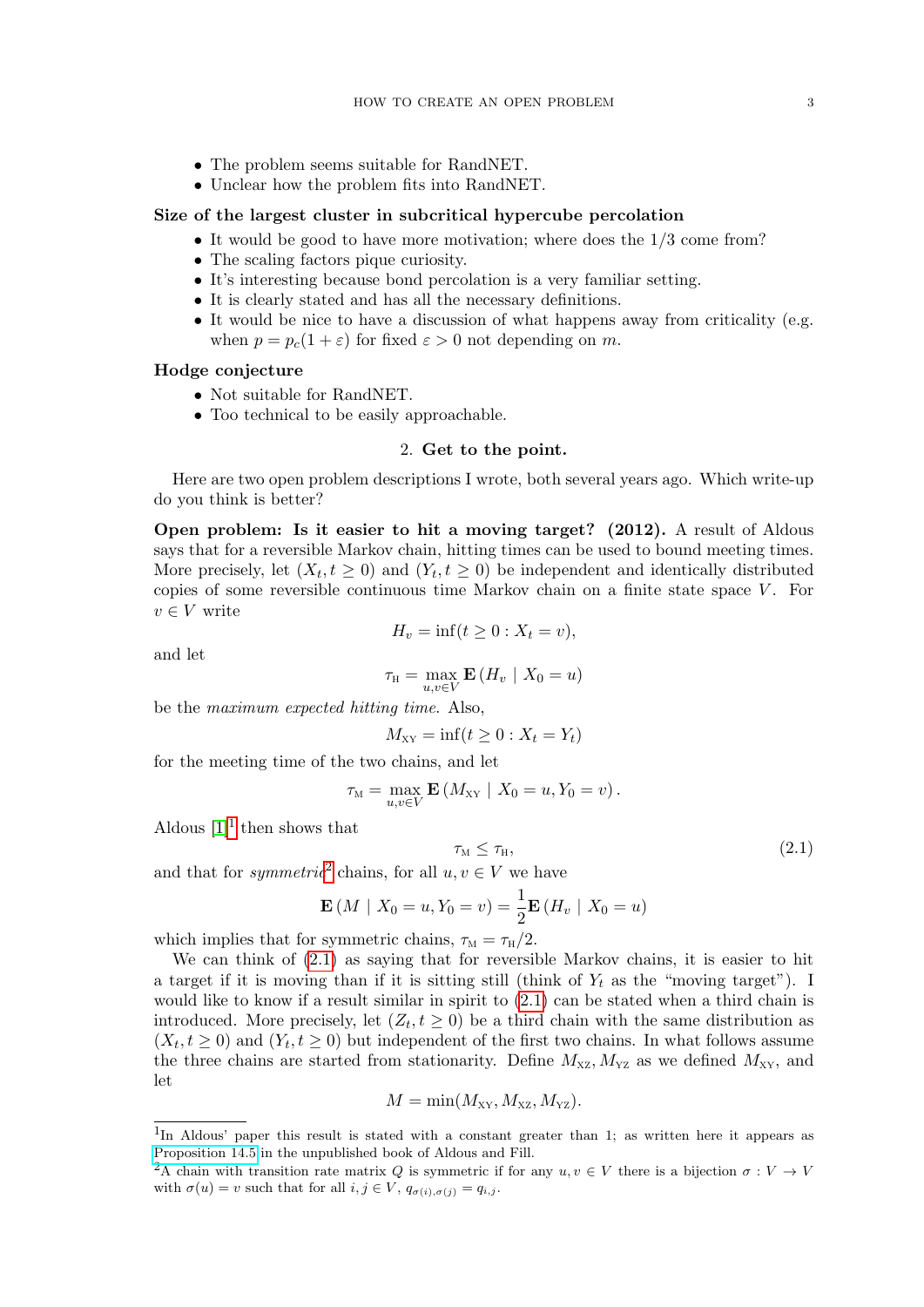By symmetry

$$
\mathbf{P}\left\{M = M_{XY}\right\} = \frac{1}{3} + \frac{2}{3}\mathbf{P}\left\{X_0 = Y_0 = Z_0\right\} = \frac{1}{3} + \sum_{v \in V} \pi_v^3.
$$

(For many natural chains the last sum is negligible and so this essentially says that the probability X and Y meet before either finds  $Z$  is at least  $1/3$ . It seems plausible that turning Z into a "sitting duck" should make Z harder to find. In other words, writing  $H_{\text{XZ}} = \inf(t \geq 0: X_t = Z_0)$  and defining  $H_{\text{YZ}}$  accordingly, perhaps it the case that

$$
\mathbf{P}\left\{M_{\rm XY} \leq \min(H_{\rm XZ}, H_{\rm YZ})\right\} \geq \frac{1}{3} + \frac{2}{3}\mathbf{P}\left\{X_0 = Y_0 = Z_0\right\} \,. \tag{2.2}
$$

However, I don't even know if  $P\{M_{XY} \leq \min(H_{XZ}, H_{YZ})\}$  can be bounded away from zero independent of the chain.

**OP 2.1.** Is there an absolute constant  $\epsilon > 0$  such that for any reversible chains X and Y as above,

$$
\mathbf{P}\left\{M_{\text{XY}}\leq \min(H_{\text{XZ}}, H_{\text{YZ}})\right\} \geq \epsilon?
$$

By thinking of first running  $X$  and  $Y$  until their meeting time, then choosing the stationary point  $Z_0$ , we can rephrase the question as follows. Write  $X[0, t)$  for the set of states visited by  $X$  before time  $t$ , and likewise for  $Y$ .

**OP 2.2.** Is there an absolute constant  $\epsilon > 0$  such that for any reversible chains X and Y as above,

$$
\mathbf{E}\left(\sum_{v\in X[0,M_{XY})\cup Y[0,M_{XY})}\pi(v)\right)<1-\epsilon?
$$

Perhaps we can even take  $\epsilon = 1/3$ ?

Note that

$$
\mathbf{E}\left(\sum_{v\in X[0,M_{XY})\cup Y[0,M_{XY})}\pi(v)\right)=\sum_{v\in V}\pi(v)\mathbf{P}v\in X[0,M_{XY})\cup Y[0,M_{XY})
$$
  

$$
\leq 2\sum_{v\in V}\pi(v)\mathbf{P}\left\{H_v
$$

the inequality by symmetry and subadditivity of probabilities, so one potential approach is to try to show that

$$
\sum_{v \in V} \pi(v) \mathbf{P} \left\{ H_v < M_{XY} \right\} < \frac{1 - \epsilon}{2},
$$

for an absolute constant  $\epsilon > 0$ . I am not convinced the latter is always true but do not have a counterexample.

Open problem: Random recursive series-parallel graphs (2016). Build a random series-parallel graph as follows. Start from  $G_1 = st$ , a network with a single edge (unit resistor). At each step choose an edge  $e$  and replace it by two edges, in series with probability 1/2, otherwise in parallel. At step n we have an n-edge network called  $G_n$ . Write  $R_n=R(G_n)$  for the resistance at step n. (Hambly and Jordan [\[2\]](#page-9-1) have considered a version of this process where the probability of a series edge is  $p \neq 1/2$ .)

**OP 2.3.** Does  $R_n$  converge in distribution? Does it converge almost surely?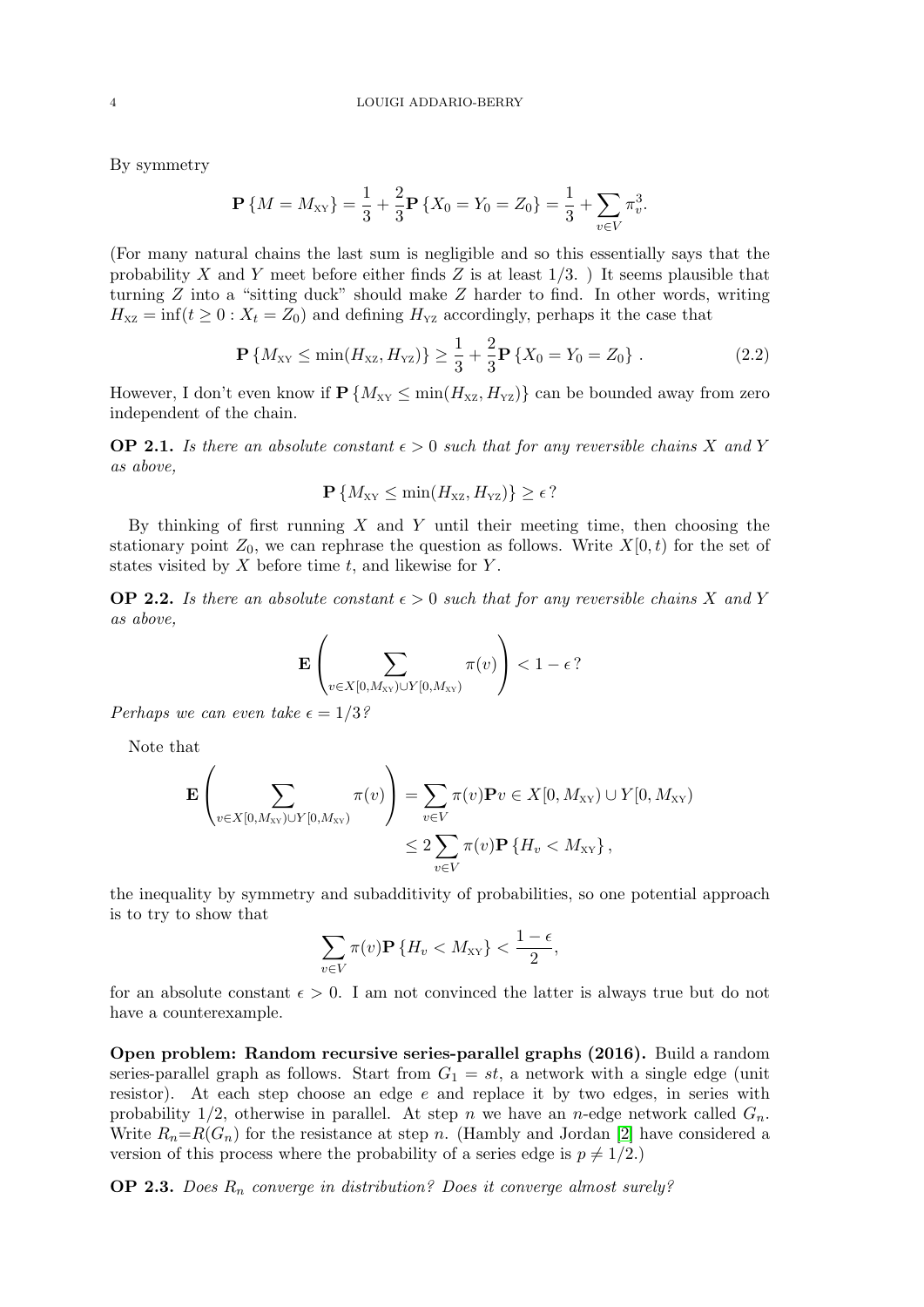**Observation:** If so then the limit  $R$  must be a non-negative random variable and must satisfy the following recursive distributional equation:

$$
R \stackrel{\text{d}}{=} B(R_1 + R_2) + (1 - B)R_1R_2/(R_1 + R_2)
$$

Here B is Bernoulli(1/2) independent of  $R_1$  and  $R_2$ . Note that this implies  $\mathbb{E}R$  is either 0 or  $\infty$ .

**Observation 2:** Let  $(D_n)$  be the sequence of networks obtained by making the opposite replacements from those used to build the sequence  $(G_n)$ . So, when  $G_n$  adds edges in series,  $D_n$  adds edges in parallel, and vice-versa. Then  $D_n$  is the planar dual of  $G_n$  and so we have  $R(D_n) = 1/R(G_n)$ .

It follows that if  $R_n$  converges almost surely then the limit R satisfies the distributional identity  $R \stackrel{\text{d}}{=} 1/R$ . In combination with Observation 1, this implies that  $\mathbb{E}R = \infty$ .

**Observation 3:** We can couple the process  $(G_n)$  with the binary search tree insertion process in the obvious way. We end up with a sequence of trees  $(T_n)$  where each node has a label (s for series or  $p$  for parallel). Suppose the root has label s. Then the subtree of nodes connected to the root by a path with all nodes of label s is distributed as a critical branching process with  $Binomial(2, 1/2)$  offspring distribution.

This gives us a different tree representation of the network, in terms of the number of "changes of series/parallel type" on the path to the root. In the latter representation the mean number of offspring of the root is infinite because it is distributed like the number of progeny of a critical branching process.

**Observation 4:** The series and parallel laws imply that the process  $(R_n)$  has the same law as the process described as follows.

Let  $F_1$  be the fraction 1/1. To form  $F_2$  from  $F_1$ , replace the 1 in the denominator by either  $1 + 1$  or by  $1/(1 + 1)$ , each with probability  $1/2$ . In general,  $F_n$  will be a continued fraction whose entries are all 1's, and there will be exactly  $n$  1's which are in the denominator of their "parent fraction". To form  $F_{n+1}$  from  $F_n$ , choose one of these n 1's uniformly at random, then replace it by  $1+1$  or by  $1/(1+1)$ , each with probability  $1/2$ .

Setting  $V_n$  equal to the value of  $F_n$ , then the processes  $(V_n)$  and  $(R_n)$  have the same laws. This perspective suggests new continued fraction dynamics which may not all have obvious interpretations in terms of random resistor networks, but for which the convergence question remains interesting. (Somewhat related reference: [\[3\]](#page-9-2).)

Comments. Looking back on them, I find the second write-up, on series-parallel graphs, better than the first. It gets to an open problem statement quickly, and (I think) it's easy to understand. An open problem which takes a page of non-trivial setup before it can be stated can feel intimidating.

### Discussion:

 $\star \star$  How would you improve or modify these open problem statements?

#### 3. Guidance for preparing open problems.

<span id="page-4-0"></span>When preparing and typing up your open problem, here are some points to keep in mind. (This is my first attempt at writing down such a list, so surely there are other good things to keep in mind, too!

• You are probably not preparing the open problem in a void. In the current situation, it is for a specific activity, the RandNET workshop this August. The workshop is only a week long, and the participants have a variety of backgrounds. Problems with a low "barrier to entry", in terms of not needing a huge amount of background knowledge or mathematical technology, are preferred!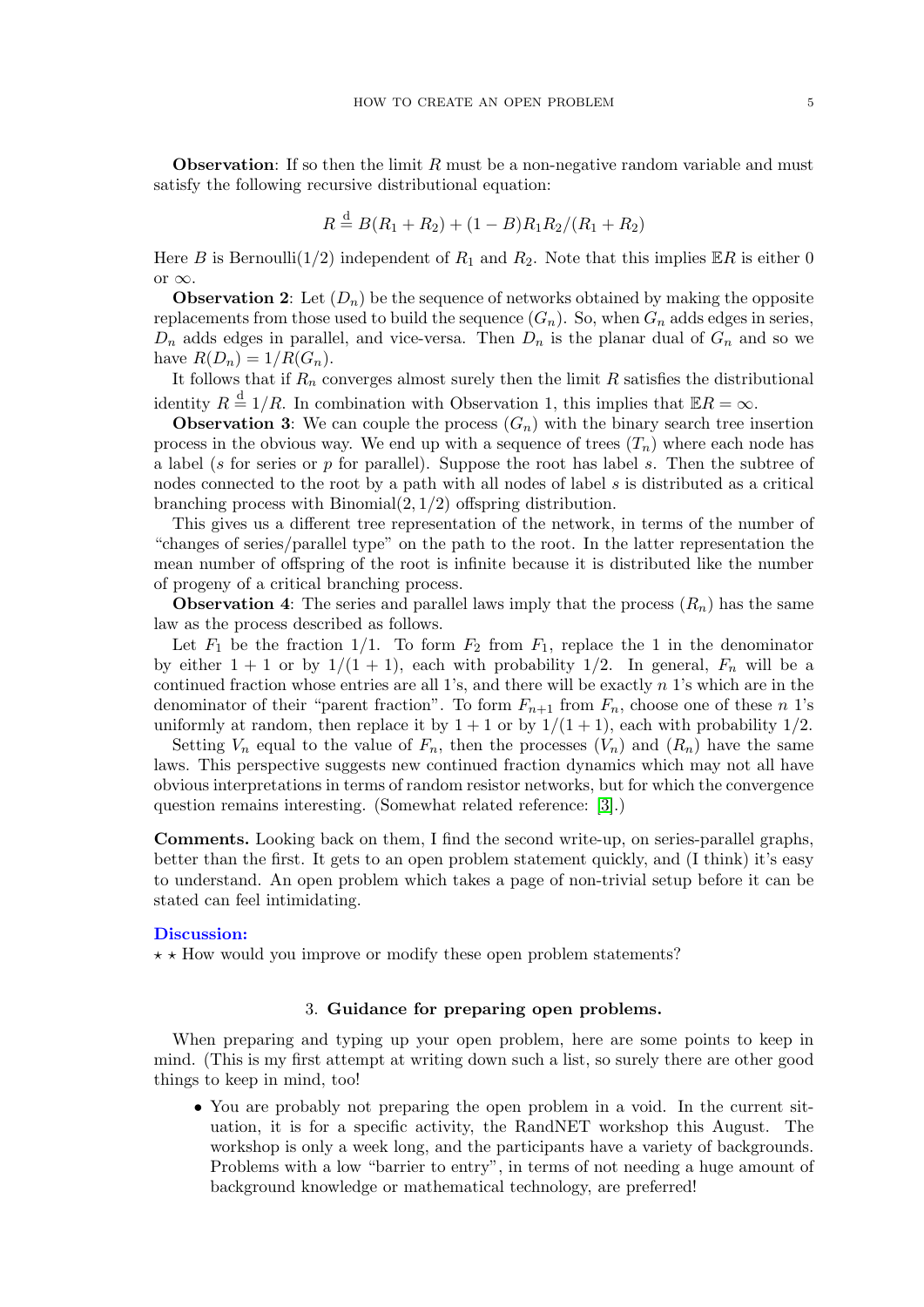- The presentations of the open problems should ideally be fully self-contained. However, links to relevant literature (whether to motivate the problem or to provide potentially useful background material), if it exists, are a good idea.
- You should propose an open problem for which you are happy to have a potentially large group of collaborators. Problems where you and one or two other people are already in the course of writing up a paper are probably not suitable. (Of course, spin-offs are a different matter - it's normal for an existing project to generate other questions, some of which may make good open problems.)
- It's good to have at least a vague idea of the level of accessibility of your problem, but this can be tricky. I have made the mistake of proposing both easy-sounding problems that are impossibly hard (ask me about lines vs cliques in visibility graphs) and tricky-sounding problems that are actually easy given existing technology (ask me about the dimension of the sumset of the zero set of Brownian motion).

I think it's ideal to propose a problem that is in an area you're somewhat familiar with, so that you have a sense of whether your open problem is heading into dangerous ground. Ground can be dangerous because it's been overly cultivated and is no longer fertile, or because there are so many brambles and heavy undergrowth that it's hard to make forward progress.

• It's great to state problems that include *intermediate goals*. If you can, try to choose intermediate goals that you think distill some the key features or challenges of the problem. Here is an example of an open problem which is stated with some intermediate goals. (It also has several very nice special cases and variants: by varying the tail behaviour of S, lots of different limiting behaviours should be possible! But I'm not an expert so I won't say more.)

# Random-replacement Pólya urns (Company ). This question has been asked to me [Coccile Mailler] independently by Bénédicte Haas and Batı Sengül: they both encountered this problem studying random trees (or branching processes). It seems to be a very natural generalisation of the classical Pólya-Eggenberger Pólya urn, yet not mentioned in the literature.

Consider the Pólya urn with initial composition vector  $(\alpha_1, \ldots, \alpha_d)$  and replacement matrix  $SId_d$  where S is an integer-valued random variable, and Id<sub>d</sub> the d-dimensional identity matrix. Let us denote by  $U(n) = (U_1(n), \ldots, U_d(n))$  the composition vector of the urn at time  $n$ . The process defined by

$$
Z_n := \frac{U_n}{\alpha + \sum_{i=1}^n S_i},
$$

where  $\alpha = \sum_{i=1}^{d} \alpha_i$  is a martingale, and where  $(S_n)_{n \geq 1}$  is a sequence of independent copies of S.

Questions:

- (i) Warm-up:  $(Z_n)_{n\geq 1}$  is bounded in  $L^2$  and thus converges almost surely to a random vector  $V = (V_1, \ldots, V_d)$ .
- (ii) Harder: fix  $i \in \{1, \ldots, d\}$ , what can be said about the law of  $V_i$  (in terms of the law of S or maybe only in terms of its expectation)?
- (iii) Main goal: what can be said about the law about the random vector  $V$  itself?

A related question. If you embed the process into continuous time with exponential clocks, each colour behaves independently from the others according to a continuous time branching process  $Y_i(t)$  with reproduction distribution  $S+1$  and such that  $Y_i(0) = \alpha_i$ . It is well known that  $e^{-t\mathbb{E}S}Y_i(t)$  is a martingale that converges almost surely to a limit  $W_i$ . And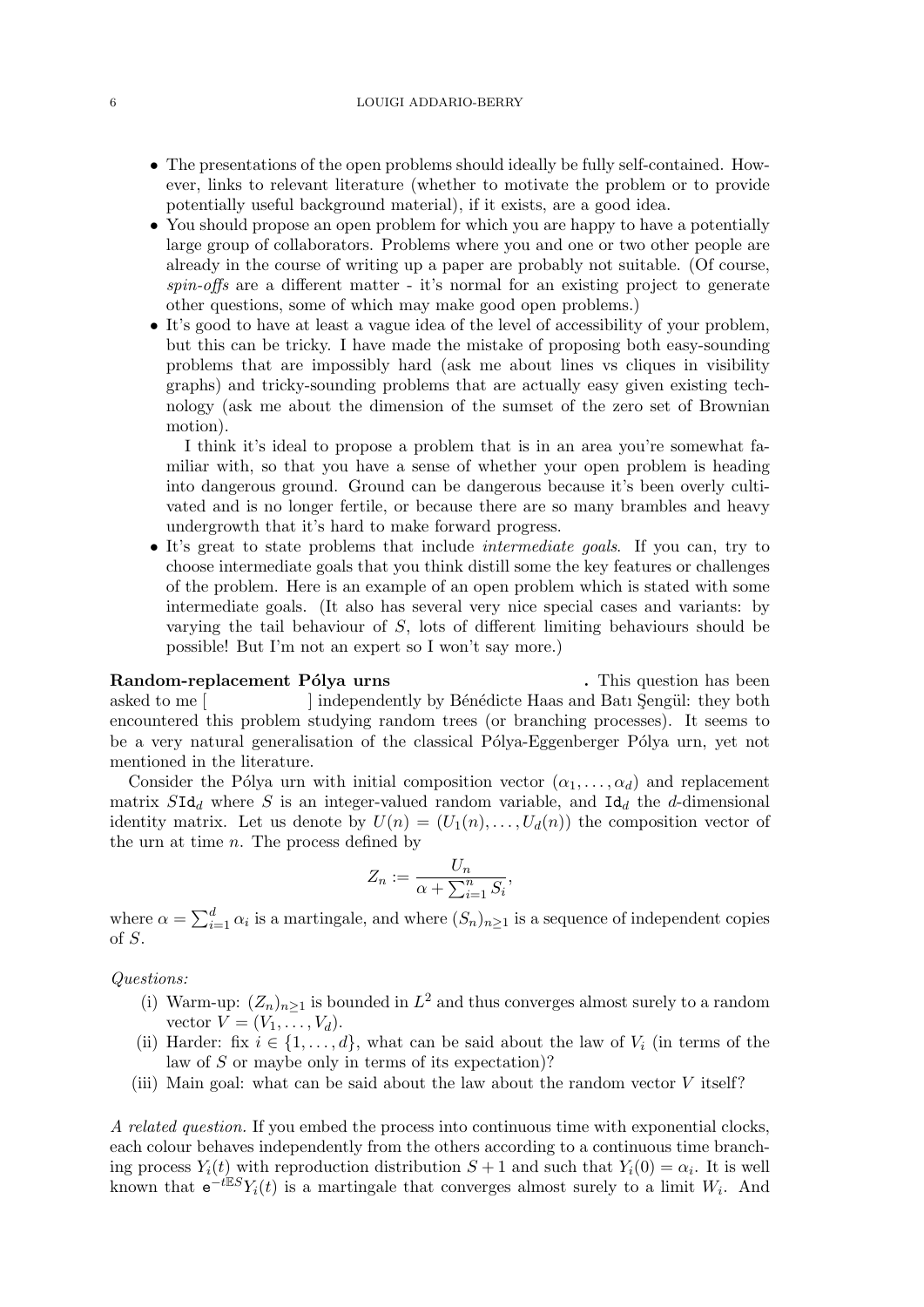knowing the law of the  $W_i$ 's would permit to deduce the law of the  $V_i$ 's from the original problem.

Question:

(iv) What is the law of  $W_i$ ?

What is known when  $S$  is deterministic. When  $S$  is deterministic, we know that:

- (*i*) For all  $i \in \{1, \ldots, d\}$ ,  $V_i$  is a Beta-distributed random variable with parameters  $\left(\frac{\alpha_i}{S}, \frac{\alpha-\alpha_i}{S}\right)$  .
- (*ii*) The random vector V follows a Dirichlet distribution of parameter  $(\frac{\alpha_1}{S}, \ldots, \frac{\alpha_d}{S})$ .
- (*iii*) The random variable  $SW_i$  follows a Gamma law of parameters  $(\frac{\alpha_i}{S}, 1)$ .

Some references to start with. A good start to look at the Yule process (Question  $iv$ ) is certainly Athreya and Ney's book [\[AthreyaNey\]](#page-6-1): in Chapter III, the case of super-critical Galton-Watson is treated and can be applied to the generalised Yule processes  $Y_i(t)$ . I suggest looking at the paper by Janson on triangular urns schemes [\[Janson06\]](#page-6-2), especially Section 11 where the 2-colour deterministic case is treated. The appendix of [\[CMP14\]](#page-6-3) and references therein can help (the appendix treats question  $(iii)$  in the deterministic case).

#### **REFERENCES**

- <span id="page-6-1"></span>[AthreyaNey] K. B. Athreya and P E. Ney Branching processes, Ann. Math. Stat. 15 (1944), 182–189.
- <span id="page-6-2"></span>[Janson06] S. Janson, Limit theorems for triangular urn schemes, Probability Theory and Related Fields 134(3) (2006), 417–452.
- <span id="page-6-3"></span>[CMP14] B. Chauvin, C. Mailler and N. Pouyanne, *Smoothing equations for large Polya* urns, Journal of Theoretical Probability (to appear).

## Discussion:

 $\star \star$  What other principles do you think are good to keep in mind when preparing open problems?

# 4. How to find an open problem.

<span id="page-6-0"></span>This is probably the hardest section for me to give guidance on. Lots of academics jealously guard their "good" open problems for their own students, because good problems can feel hard to come by! But mathematics is vast, and there are plenty of questions to go around. Here are some ideas for how to find a good open problem to ask.

(1) Steal one from another mathematician. Sounds easier than it is. The basic idea is simple: look in other people's papers, see if they state any conjectures or pose any questions, and then ask those.

This sounds tempting, because you are outsourcing the work. However, if you keep the guidance from Section [3](#page-4-0) in mind, theft becomes a little more complicated. For one thing: simply pointing your audience to "Conjecture 6.1 in Alon et al, 2021" doesn't provide much in the way of motivation or explanation.

For another: many authors only state a conjecture if they've spent some time trying to prove it without success, which may indicate that the problem is quite hard.

Another sort of caveat: in probability, you will sometimes see papers which do the "nice" case of a problem (e.g. with Gaussian noise), leaving the general case (e.g. finite variance noise) as an open problem. That may be interesting, but it likely requires a fair bit of background, and is possibly quite technical. There are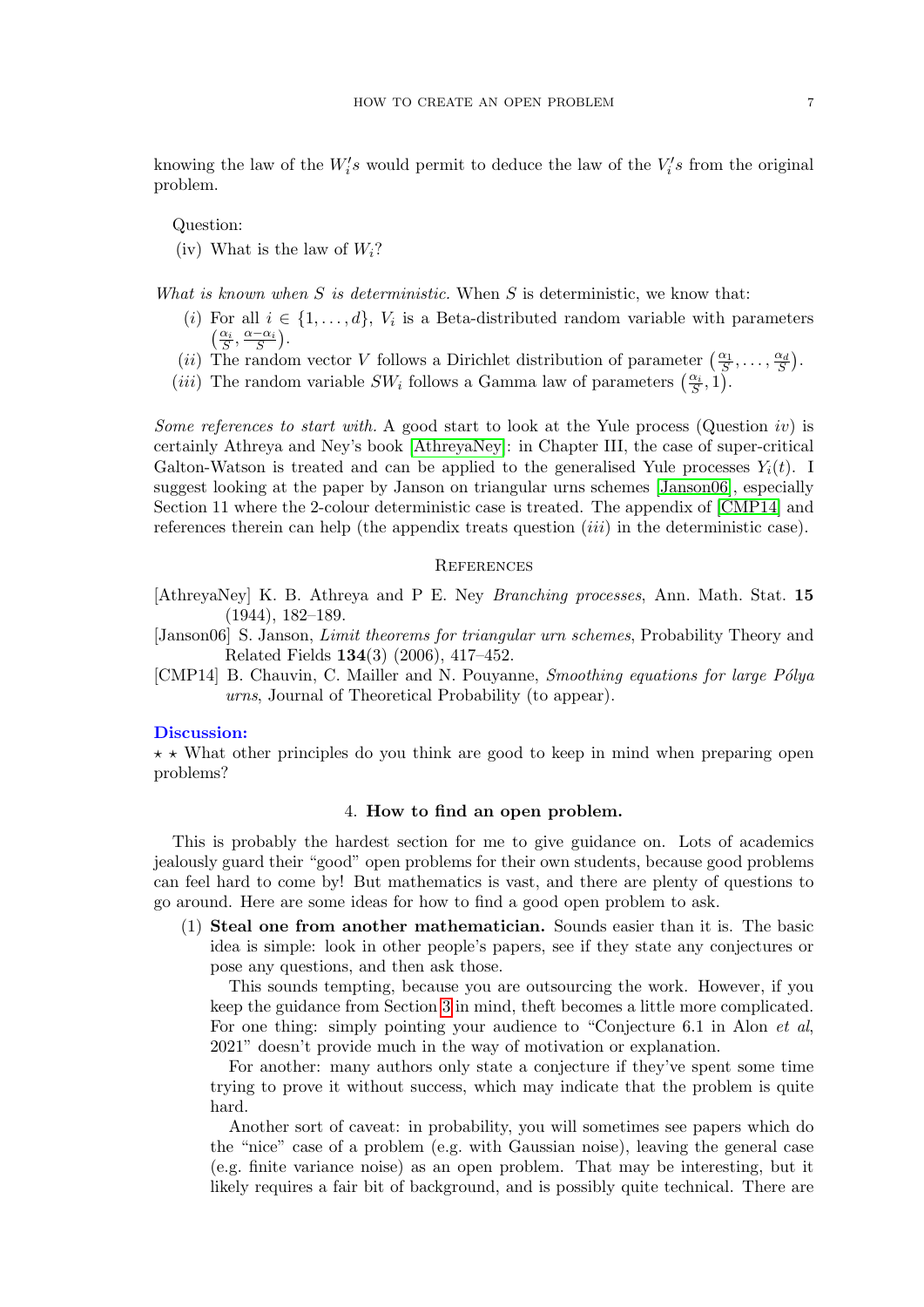related caveats in random graphs and networks (replace "changing the noise" by "changing the network model").

There is nothing wrong with looking through the manuscripts of others in search of open problems, but it's a good idea to spend some time reflecting on the problems you find, before proposing them to others.

(2) Collaborate. One of the things I enjoy most about mathematics is working with others, so I'm embarrassed to say that I didn't think of listing this technique myself - Serte and Joost suggested adding it. It's a good one. It's very common for discussions to spark new ideas. To give yourself a jumping-off point, you could, for example, read a paper you're interested in (or pick a paper you've already read), and then try to explain the key ideas from it to a math friend.

Alternately, and perhaps even better: try to explain your own current research to a friend and see if that spurs new ideas. I often find that I get ideas for new research topics when preparing talks about it — trying to formulate the "point" of the work at a high level often makes me think about other angles on the subject, in exactly the sort of way that helps with open problem generation. (If you're a student, then one downside of doing this with your own research is that you may end up with a problem that's too close to your thesis topic, and perhaps not suitable for broad circulation.)

You can also of course just try to brainstorm open problems with a friend *without* doing any preparation; sometimes the minimalist approach is the best, particularly if it's the one you will actually bother to do!

(3) Change the setting. One of my mathematical friends and mentors, who is also a great problem poser, is Gábor Lugosi. Over the years, I've observed that one of his "tricks" for finding open problems is to take an existing result he likes, and ask if there is an analogous theorem in a different setting. Often, switching from  $\mathbb{R}^d$ to trees, or vice-versa, is a good thing to try.

For example: when I was a student, Benjamini and Rossignol wrote a paper bounding the variance the effective resistance in planar random electrical networks. More specifically: take an  $n \times n$  grid and give each edge effective resistance  $a > 0$ with probability  $1/2$  or  $b > 0$  with probability  $1/2$ . Benjamini and Rossignol showed that the effective resistance from the left to the right side of the grid is super-concentrated (i.e. variance =  $o$ (expectation<sup>1/2</sup>) as  $n \to \infty$ ).

Gábor asked what happens if the  $n \times n$  grid is replaced by a complete binary tree; this led us to write the paper "Effective resistance of random trees" with Nicolas Broutin.

Here is another example of "changing the setting", also from Gábor. In the random recursive tree model, we begin from a rooted tree  $T_1$  consisting of a single node with label 1. To go from  $T_n$  to  $T_{n+1}$ , attach a node with label  $n+1$  whose parent is uniformly selected among the existing nodes  $\{1, \ldots, n\}$ . Gábor proposed the following, spatial variant of that model.

OP 4.1 (Spatial random recursive trees (Gabor Lugosi, 2017)). Study the following random geometric graph on the vertex set  $\{1, \ldots, n\}$ . Let  $X_1, \ldots, X_n$  be independent points drawn uniformly in  $[0,1]^d$ . For  $i < j$ , there is an edge between vertex i and vertex j if and only if  $X_i$  is the nearest neighbor of  $X_i$  among  $X_1, \ldots, X_{i-1}$ . The obtain graph is a tree, rooted at  $X_1$ . What is the height of the tree? What is the total Euclidean length of the edges? What is the Euclidean diameter of the graph?

There has already been at least [one paper](https://arxiv.org/abs/2108.13014) on this model, and Gábor tells me that Nicolas Curien and some collaborators have a paper in progress.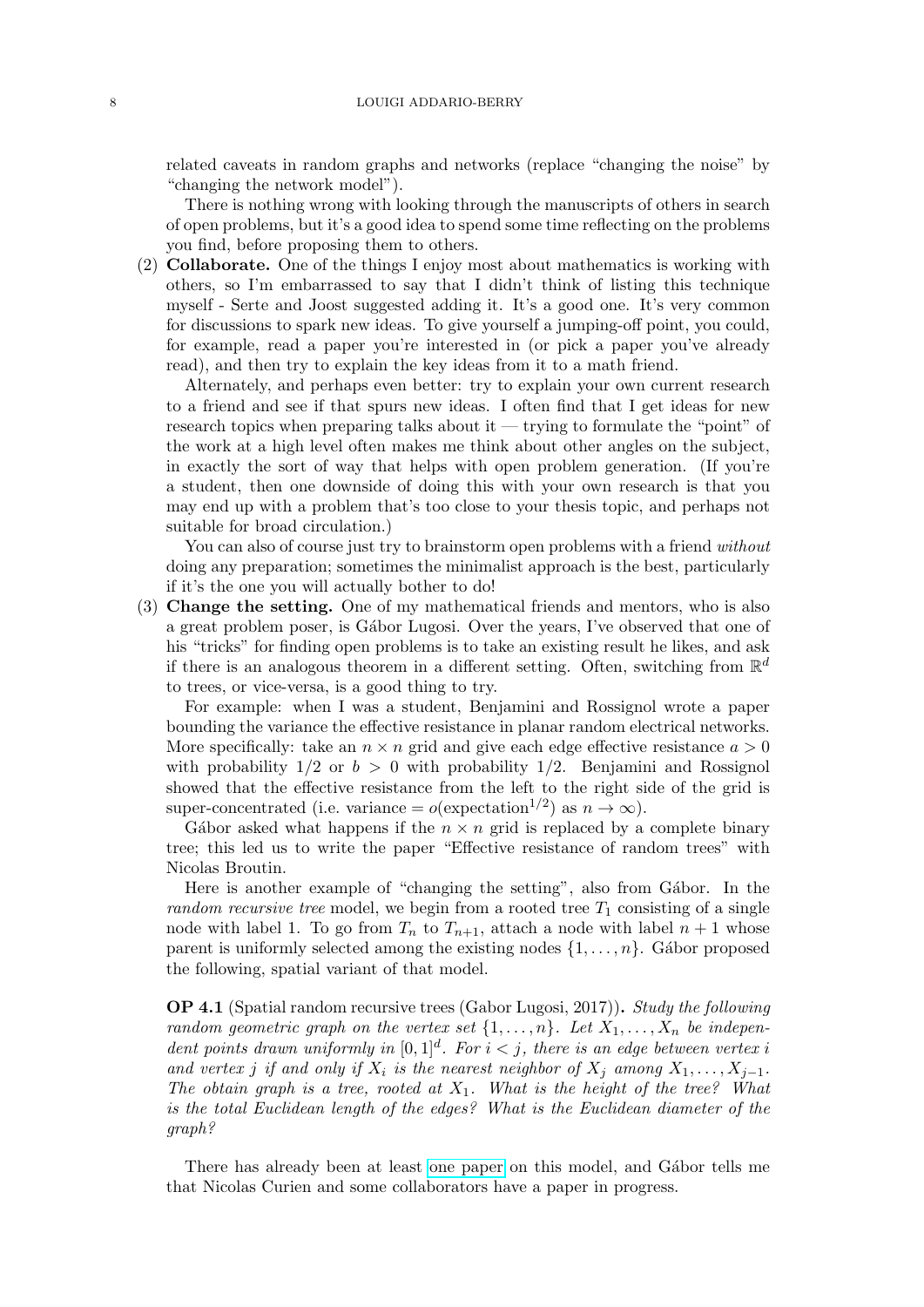If you are trying to come up with this sort of "change the setting" question, try to find a rich setting. A bad setting is one which is quite complicated to describe and where there are only a few properties that the community cares about. A good setting is one that's easy to describe and where there are lots of properties whose study is easy to motivate.

NB. Of course it is fine, and even good, to spend some of your time working on problems that no one "cares about". But mathematics is a social activity, and it takes place within a community; if you're coming up with problems that you want to work on in a group setting, it's good to think of questions where other people will see the interest.

- (4) Add randomness to the initial condition. This title is fairly self-explanatory; the question about the game of life, above, is an example of this trick. This one can be applied to make previously deterministic settings random, so suitable for probability workshops.
- (5) Add random dynamics. Given a geometric object (e.g. a network model), there are (at least) two natural ways to add random dynamics:
	- Do a random walk on the object.
	- Do a random walk on the space the object is drawn from.

Take random maps as an example; let  $Q_n$  be a uniformly random quadrangulation with n faces. A natural question about the random walk on  $Q_n$  is its mixing time (see [Lehereicy 2021\)](https://arxiv.org/abs/2105.04975); a natural question about the random walk on the space of quadrangulations is the mixing time of the edge-flip dynamics (see [Caraceni and](https://arxiv.org/abs/1809.05092) [Stauffer 2020\)](https://arxiv.org/abs/1809.05092). In both of these specific cases, pinning down the mixing time is still open.

(6) Steal one from a non-mathematician. There is another way to steal open problems: look in non-mathematical literature. For example: there's a rich and very active interplay between mathematics and physics, particularly but not exclusively statistical physics. This sometimes takes the form of mathematicians trying to put the predictions of physicists on rigorous ground (which often can involve the development of very interesting new mathematics). If you're comfortable enough with the language used in physics papers, you can try looking at the physics literature and drawing inspiration from it. The area of population genetics is also great for finding meaningful real-world models which are begging for mathematical explanations and analysis.

A challenge to this approach is that sometimes it can be hard to figure out how to formulate a good mathematical open problem. But fundamentally I think this is a great way for mathematicians to spend some of their energy - trying to have fruitful dialogue with researchers from other areas. Treat the effort as a learning process; if you browse through an issue of Nature or Physical Review Letters and you don't find an open problem as a result, you've probably still learned something new!

### Discussion:

 $\star$  Try to formulate open problems using the above formulas for some of your favourite models.

 $\star$  Think about other pluses and minuses of each of the above techniques.

<span id="page-8-0"></span>4.1. Feedback from participants. Below is my attempt to synthesize some of the feedback from workshop participants about the "'how to find"/"how to present" open problems part of the workshop. (I hope I am not misrepresenting what anyone said! I do not take credit for the below ideas but I do take responsibility for any lack of clarity, imprecision, or mistakes in their descriptions.)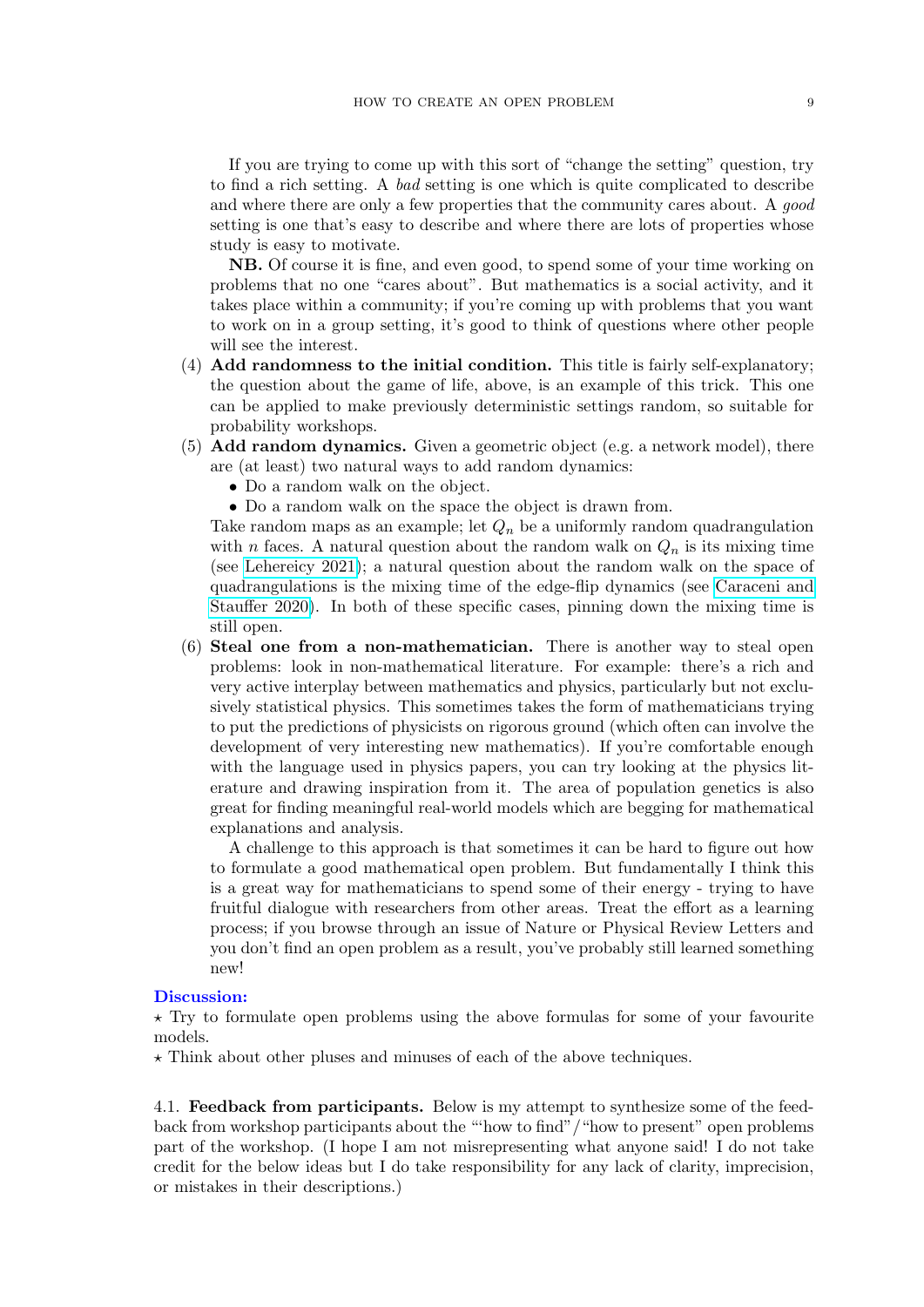- The "how to find an open problem" ideas also feel like guidance for doing mathematical research more generally. With this in mind, in the hunt for open problems, one may try to apply some other sorts approaches to mathematical research.
	- As an easier problem (a subcase; special parameter values).
	- Ask a harder problem (perhaps this will lead you to find the "kernel" of the original problem).
	- Start from a technique, and then try to reverse-engineer a problem or family of problems from it.
- Some participants liked the "change the setting" approach because it directly gives motivation for the problem, and can also suggest what behaviour to expect.
- When choosing an open problem, one may wish to know that something will result from thinking about it. This is tricky advice to apply; more senior researchers often have developed intuition for their subject which allows them to make highquality predictions of this sort. But other than that sort of intuitive confidence, it's hard to say how one can have confidence that a given problem will bear fruit.
- One proposal for an ideal sort of open problem (or way to prepare an open problem) for a RandNET-style workshop:
	- State the problem in 3 sentences, without too much technology
	- Then add motivation, context, graphics, examples.
- To be suitable for RandNET, open problems should have some randomness, and some network aspect to them.
- For some problems, it may be better for the poser not to say everything they know about a problem right at the start, in order to let newcomers to the problem approach it with fresh eyes.
- Relatedly, presenting a bunch of failed avenues may be demotivating (and maybe someone else will even make an approach succeed that the problem poser had ruled out as hopeless).
- In addition to looking at the science literature for inspiration, one may look at the world itself for inspiration! There are physical, environmental, social, technological phenomena of all sorts that may inspire our creativity as mathematicians, and which can lead to interesting and meaningful mathematical models, questions and theories.

# Acknowledgements

Thank very much to Serte Donderwinkel and Joost Jorritsma for proposing the workshop, and for giving me very valuable feedback on these notes in advance of the workshop, and for doing a great job on communication and tech in advance of and during the workshop. They deserve much of the credit for this document – it wouldn't have been created without them.

#### **REFERENCES**

- <span id="page-9-0"></span>[1] David J. Aldous, [Meeting times for independent Markov chains](http://statistics.berkeley.edu/~aldous/Papers/me38.pdf), Stochastic Processes and their Applications, 38 (1991), 185–193.
- <span id="page-9-1"></span>[2] B. M. Hambly and Jonathan Jordan. A random hierarchical lattice: the seriesparallel graph and its properties. Adv. in Appl. Probab., 36(3):824–838, 2004. ISSN 0001-8678. doi: 10.1239/aap/1093962236. URL [http://dx.doi.org/10.](http://dx.doi.org/10.1239/aap/1093962236) [1239/aap/1093962236](http://dx.doi.org/10.1239/aap/1093962236).
- <span id="page-9-2"></span>[3] Jonathan Jordan. Almost sure convergence for iterated functions of independent random variables. Ann. Appl. Probab., 12(3):985–1000, 2002. ISSN 1050- 5164. doi: 10.1214/aoap/1031863178. URL [http://dx.doi.org/10.1214/](http://dx.doi.org/10.1214/aoap/1031863178) [aoap/1031863178](http://dx.doi.org/10.1214/aoap/1031863178).